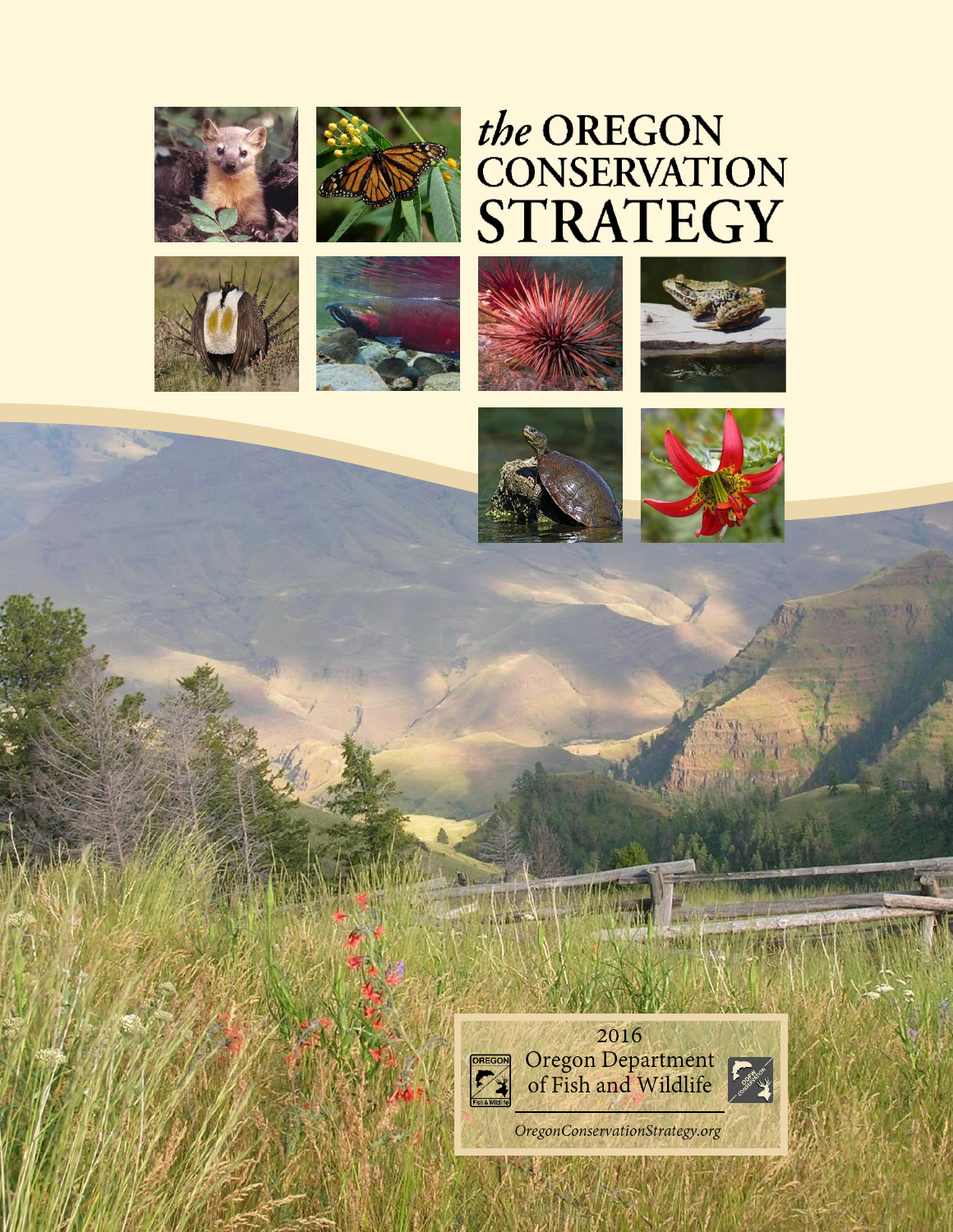# **PDF Content Last Updated December 30, 2016**

This PDF is a chapter of the Oregon Conservation Strategy, the official State Wildlife Action Plan for Oregon. The complete Oregon Conservation Strategy is available online at **<http://oregonconservationstrategy.org/>**. Since Conservation Strategy content will be updated periodically, please check the website to ensure that you are using the most current version of downloadable files.

### **Contact ODFW**

For more information on the Oregon Conservation Strategy or to provide comments, email **[Conservation.Strategy@state.or.us](mailto:Conservation.Strategy@state.or.us)** or write to Oregon Department of Fish and Wildlife, 4034 Fairview Industrial Drive SE, Salem, OR 97302.

### **Recommended Citation**

Oregon Conservation Strategy. 2016. Oregon Department of Fish and Wildlife, Salem, Oregon.

### **Cover Photos**

Banner: American marten, USFWS; monarch butterfly, Derek Ramsey, Wikipedia; Greater Sage-Grouse, Jeannie Stafford, USFWS; coho salmon, BLM; red sea urchin, Scott Groth; northern red-legged frog, Martyne Reesman, ODFW; western pond turtle, Keith Kohl, ODFW; western lily, ODA

Featured image: Buckhorn Lookout in the Blue Mountains ecoregion, Martin Nugent, ODFW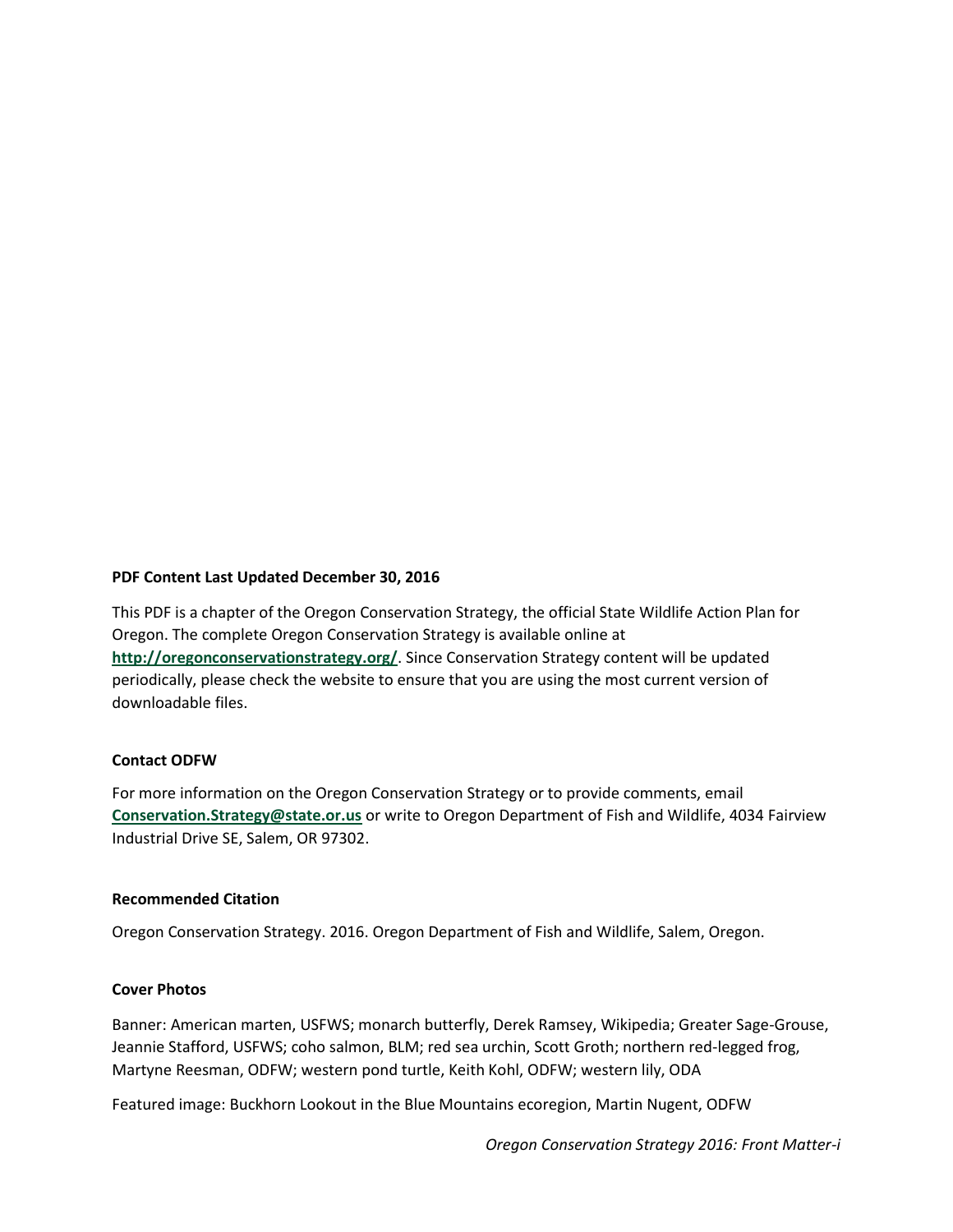# Oregon Conservation Strategy – Table of Contents and Web Links

# **Front Matter (Cover, Recommended Citation, Table of Contents)**

# **Chapter 1: [Overview](http://www.oregonconservationstrategy.org/overview/)**

**[Background](http://www.oregonconservationstrategy.org/overview/oregon-conservation-strategy-background/)** [How to Use the Strategy](http://www.oregonconservationstrategy.org/overview/how-to-use-the-oregon-conservation-strategy/) [Funding, Implementation, and Review](http://www.oregonconservationstrategy.org/overview/funding-implementation-and-review/) [Acknowledgements](http://www.oregonconservationstrategy.org/overview/acknowledgements/) List of Acronyms

# **Chapter 2: [Key Conservation Issues](http://www.oregonconservationstrategy.org/key-conservation-issues/)**

[Climate Change](http://www.oregonconservationstrategy.org/key-conservation-issue/climate-change/) [Land Use Changes](http://www.oregonconservationstrategy.org/key-conservation-issue/land-use-changes/) [Invasive Species](http://www.oregonconservationstrategy.org/key-conservation-issue/invasive-species/) [Disruption of Disturbance Regimes](http://www.oregonconservationstrategy.org/key-conservation-issue/disruption-of-disturbance-regimes/) [Barriers to Animal Movement](http://www.oregonconservationstrategy.org/key-conservation-issue/barriers-to-animal-movement/) [Water Quality and Quantity](http://www.oregonconservationstrategy.org/key-conservation-issue/water-quality-and-quantity/) [Challenges and Opportunities for Private Landowners to Initiate Conservation Actions](http://www.oregonconservationstrategy.org/key-conservation-issue/private-landowners-conservation/)

# **Chapter 3: [Ecoregions](http://www.oregonconservationstrategy.org/ecoregions/)**

[Blue Mountains](http://www.oregonconservationstrategy.org/ecoregion/blue-mountains/) [Coast Range](http://www.oregonconservationstrategy.org/ecoregion/coast-range/) [Columbia Plateau](http://www.oregonconservationstrategy.org/ecoregion/columbia-plateau/) [East Cascades](http://www.oregonconservationstrategy.org/ecoregion/east-cascades/) [Klamath Mountains](http://www.oregonconservationstrategy.org/ecoregion/klamath-mountains/) [Northern Basin and Range](http://www.oregonconservationstrategy.org/ecoregion/northern-basin-and-range/) [West Cascades](http://www.oregonconservationstrategy.org/ecoregion/west-cascades/) [Willamette Valley](http://www.oregonconservationstrategy.org/ecoregion/willamette-valley/) [Nearshore](http://www.oregonconservationstrategy.org/ecoregion/nearshore/)

# **Chapter 4: [Conservation Opportunity Areas](http://www.oregonconservationstrategy.org/conservation-opportunity-areas/)**

[COA Profile Table](http://oregonconservationstrategy.org/oregon-conservation-strategy-help/#scrollNav-3) in Excel Format [COA Overview](http://www.oregonconservationstrategy.org/conservation-opportunity-areas/overview/) [COA Methodology](http://www.oregonconservationstrategy.org/conservation-opportunity-areas/methodology/)

# **Chapter 5: [Strategy Habitats](http://www.oregonconservationstrategy.org/strategy-habitats/)**

[Aspen Woodlands](http://www.oregonconservationstrategy.org/strategy-habitat/aspen-woodlands/) [Coastal Dunes](http://www.oregonconservationstrategy.org/strategy-habitat/coastal-dunes/) **[Estuaries](http://www.oregonconservationstrategy.org/strategy-habitat/estuaries/)** 

[Flowing Water and Riparian Habitats](http://www.oregonconservationstrategy.org/strategy-habitat/riparian-habitats-and-flowing-water/)